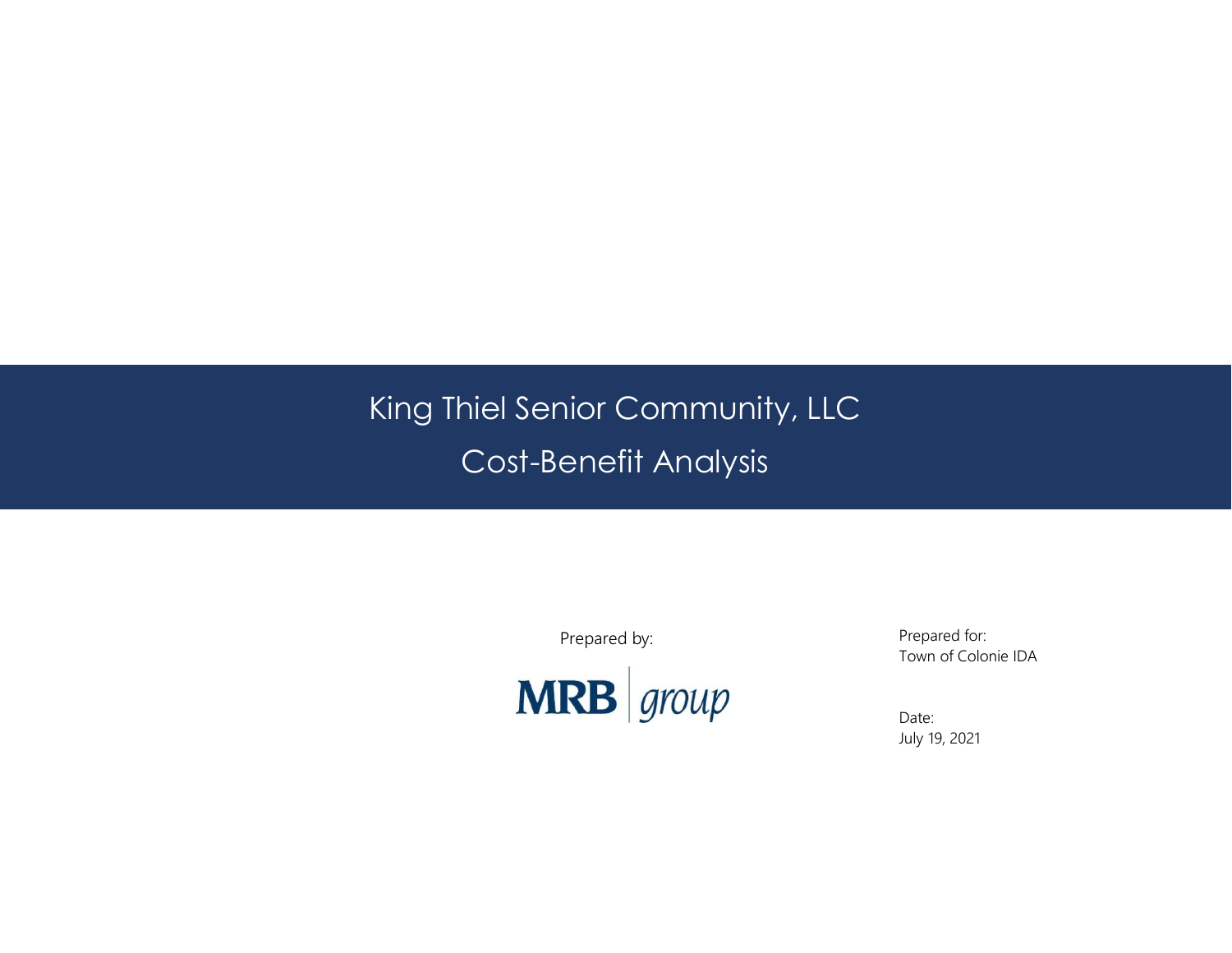# Executive Summary

The Town of Colonie Industrial Development Agency (the "Agency") received an application for financial assistance from King Thiel Senior Community, LLC (the "Applicant") related to an existing 115,000 sf apartment building (the "Property") containing 96 units of affordable senior housing at 17 Elks Lane (the "Site") in the Town of Colonie (the "Town"). The Property is already subject to an existing Agency inducement, including a 30-year PILOT agreement that commenced in 2018 and terminates in 2047 (the "Current PILOT"). The Current PILOT payment in 2021 is \$66,970 and escalates at 1% per year with 2021 being "Year 4" of the Current PILOT. The Applicant is pursuing a refinancing of the existing debt on the Property through the U.S. Department of Housing and Urban Development (HUD), such refinancing to carry a 35-year term. Because of this, the Applicant is requesting from the Agency a 35-year PILOT, to commence in 2022 and terminate in 2057, with the same 1% escalation per year (the "Requested PILOT"), which, in effect, would represent a 10-year extension of the Current PILOT. The Applicant is also proposing to make certain investments in the Property in the amount of \$65,700 for bathroom renovations, parking, and radon remediation. The renovations, together with the refinancing of debt, is the "Project" being considered by the Agency.

The Agency requested a cost-benefit analysis from MRB Group in conformity with GML Section 859-a(5) to enumerate the economic benefits and costs of the Project on the Town, as part of the Agency's deliberations. Because of the existing inducement and Current PILOT agreement in place through 2047, this cost-benefit analysis is limited to the ten-year time period of 2048-2057 (the "Extension Period").

The economic impacts of the Project are therefore associated with estimates of "net new" spending stemming from household expenditures of the occupants of the Property during the Extension Period as well as employment maintained by the Applicant associated with the Property. The fiscal impacts of the Project include ongoing tax revenue as well as the presumed costs of the financial assistance being considered by the Agency. Below are the results of our analyses.

First, we estimate that the impact of household spending and the operations of the facility will yield 38 jobs total, producing \$1.6 million in annual wages.

#### Summary of Economic Impacts

|                      | Direct      | Indirect  | Total       |
|----------------------|-------------|-----------|-------------|
| Ongoing Jobs         | 30          |           |             |
| <b>Ongoing Wages</b> | \$1,134,747 | \$428,596 | \$1,563,343 |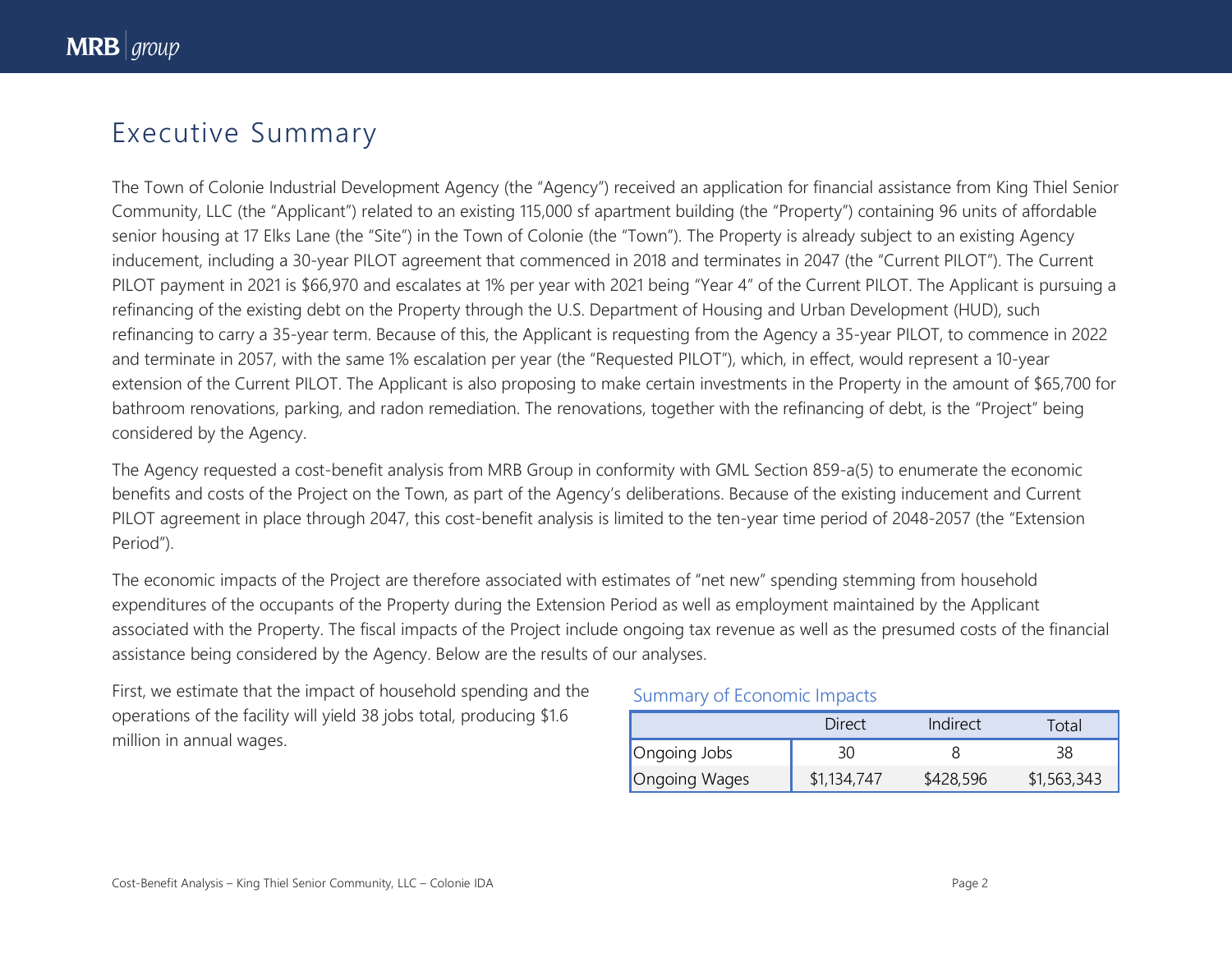## **MRB**  $\vert$  group

 $\overline{\phantom{a}}$ 

We estimate that that County will benefit from additional sales tax revenues of \$300,099 over the course of ten years related to the household spending and the wages being earned from ongoing jobs over the 10-year PILOT extension.

In terms of fiscal benefits for the Town, the Project will increase the Town's population, and thus its portion of sales tax revenues distributed from the County.<sup>1</sup> Over ten years, this amounts to \$443,894.

Finally, we estimate the property tax revenue, over the 10-year Extension Period, at \$916,602. In total, the fiscal benefits of the Project, over the 10-year PILOT extension, are estimated at \$1.7 million.

In terms of the costs of the Project, the estimated cost to the state and County of the mortgage recording tax exemption is \$140,000. The cost of the PILOT exemption over the 10-year life of is exemption is estimated at \$3.2 million.

#### Summary of Fiscal Benefits

| Source                                       | Total       |
|----------------------------------------------|-------------|
| Sales Tax, Operations, 10 Years              | \$300,099   |
| Sales Tax Distributions to Town, 10 Years    | \$443,894   |
| Property Tax, 10 Years                       | \$916,602   |
| Total Fiscal Benefits Over 10 Year Extension | \$1,660,596 |

#### Summary of Exemptions

|                                       | Total       |
|---------------------------------------|-------------|
| Cost of Sales Tax Exemption, One-Time | <b>\$0</b>  |
| Mortgage Recording Tax Exemption      | \$140,000   |
| PILOT Exemption, 10 Year Extension    | \$3,167,148 |

<sup>&</sup>lt;sup>1</sup> Albany County distributes a portion of its entire sales tax collections to its various municipalities based on population. Because of the presumed increase in Town population due to the Project, we estimate the Town will benefit from \$44,389 in additional sales tax revenue distributions in the first year following the next Census.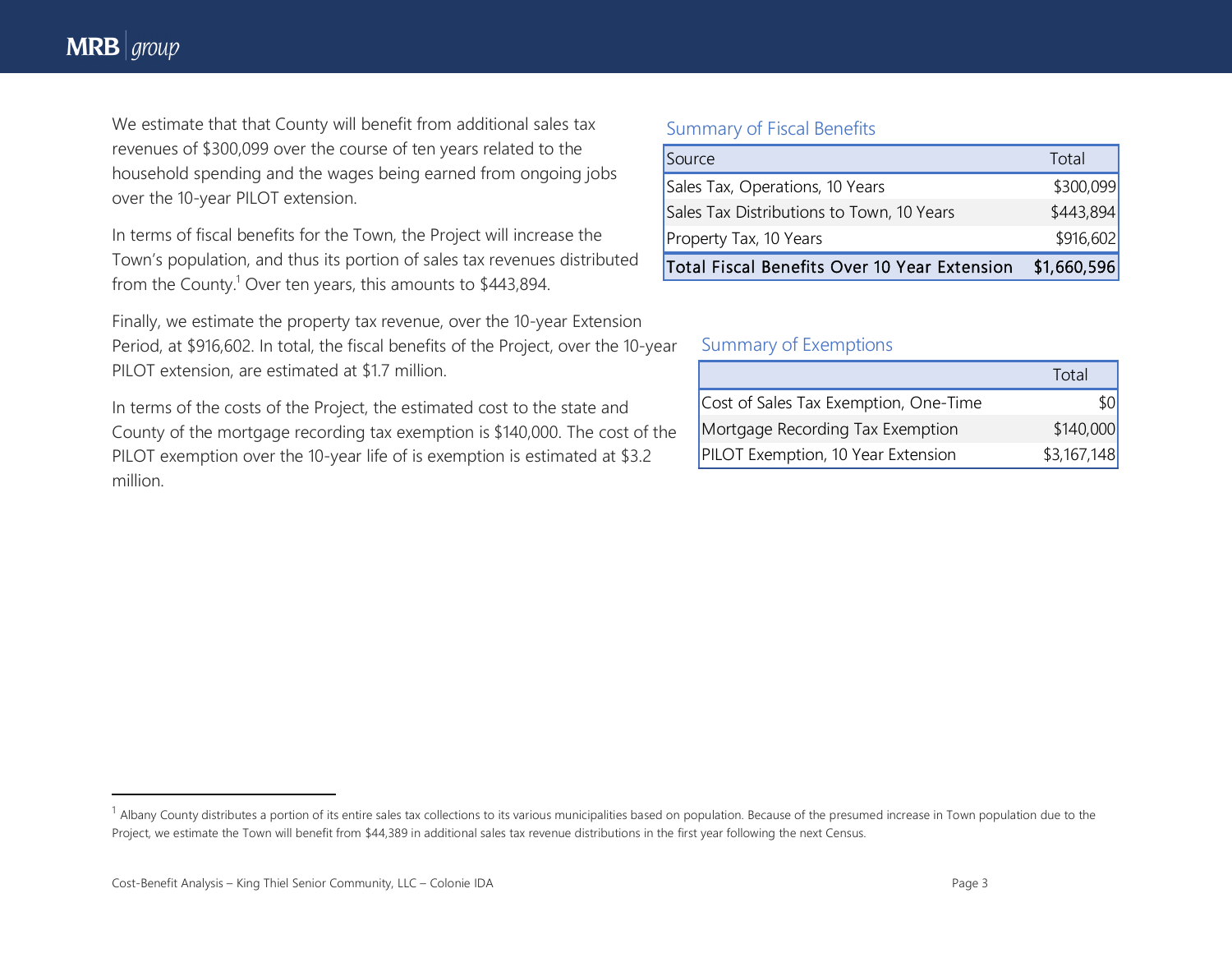# Contents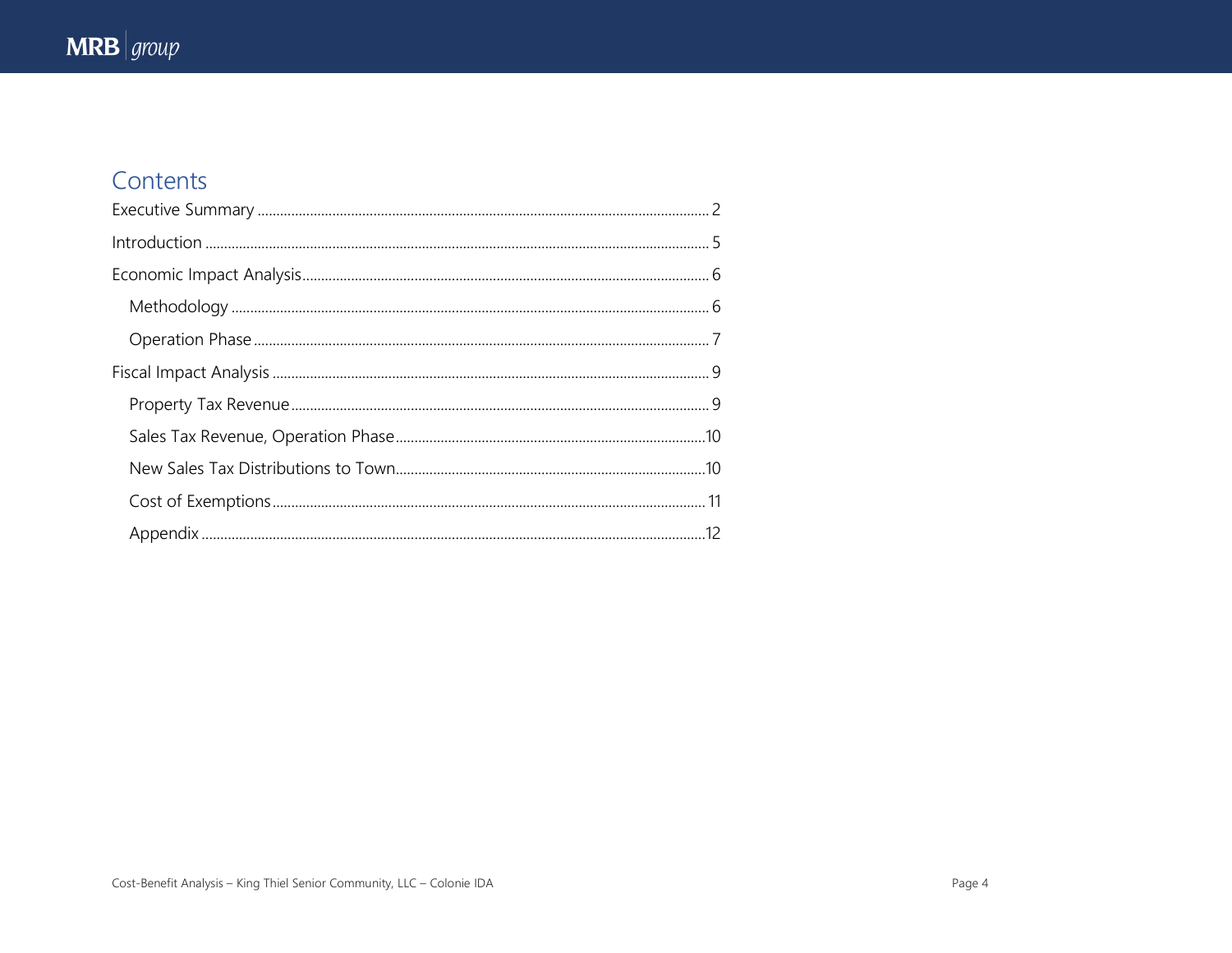# Introduction

The Town of Colonie Industrial Development Agency (the "Agency") received an application for financial assistance from King Thiel Senior Community, LLC (the "Applicant") related to an existing 115,000 sf apartment building (the "Property") containing 96 units of affordable senior housing at 17 Elks Lane (the "Site") in the Town of Colonie (the "Town"). The Property is already subject to an existing Agency inducement, including a 30-year PILOT agreement that commenced in 2018 and terminates in 2047 (the "Current PILOT"). The Current PILOT payment in 2021 is \$66,970 and escalates at 1% per year with 2021 being "Year 4" of the Current PILOT. The Applicant is pursuing a refinancing of the existing debt on the Property through the U.S. Department of Housing and Urban Development (HUD), such refinancing to carry a 35-year term. Because of this, the Applicant is requesting from the Agency a 35-year PILOT, to commence in 2022 and terminate in 2057, with the same 1% escalation per year (the "Requested PILOT"), which, in effect, would represent a 10-year extension of the Current PILOT. The Applicant is also proposing to make certain investments in the Property in the amount of \$65,700 for bathroom renovations, parking, and radon remediation. The renovations, together with the refinancing of debt, is the "Project" being considered by the Agency.

The Agency requested a cost-benefit analysis from MRB Group in conformity with GML Section 859-a(5) to enumerate the economic benefits and costs of the Project on the Town, as part of the Agency's deliberations. Because of the existing inducement and Current PILOT agreement in place through 2047, this cost-benefit analysis is limited to the ten-year time period of 2048-2057 (the "Extension Period").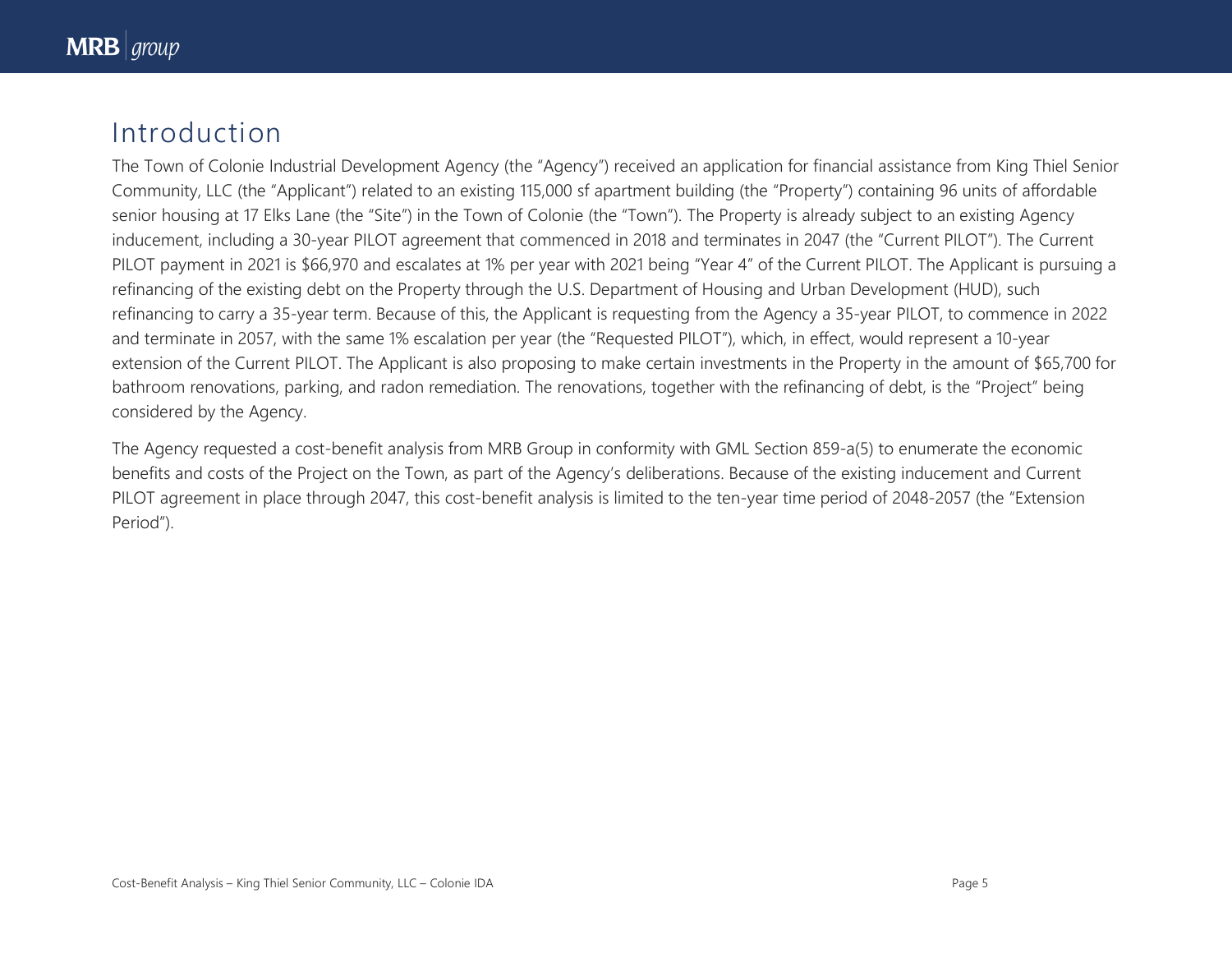$\overline{a}$ 

# Economic Impact Analysis

Economic impacts associated with the Property include the ongoing impacts related to household spending and the operations of the Project, which we estimate for the Town.<sup>2</sup>

### Methodology

- Direct jobs, wages, and sales are those jobs created from the operations of the Project (e.g. on-site employment of a maintenance person) and from household spending occurring as a result of the Project.
- Indirect jobs, wages, and sales are those caused by the Direct impact, such as business-to-business purchases (e.g. a grocery store serving the new households buying goods from a distributor) and from employees of such businesses spending a portion of their wages locally.

To estimate the Direct and Indirect impacts, MRB Group employs the Emsi<sup>3</sup> economic modeling system. We used data from the Applicant, from the Agency, and from publicly-available and proprietary data sources as inputs to the Emsi modeling system. Where needed, we adjusted the Emsi model to best match the Project specifics. We then reported the results of the modeling.

 $^2$  Town-level impacts are measured based on 10 ZIP codes, which closely approximate the Town. A full list and map of these ZIP Codes is included in the Appendix.

<sup>&</sup>lt;sup>3</sup> Emsi, formerly "Economic Modeling Systems, Intl.," uses data from the US Bureau of Labor Statistics, the US Bureau of Economic Analysis, the US Census, and other public data sources to model out economic impacts.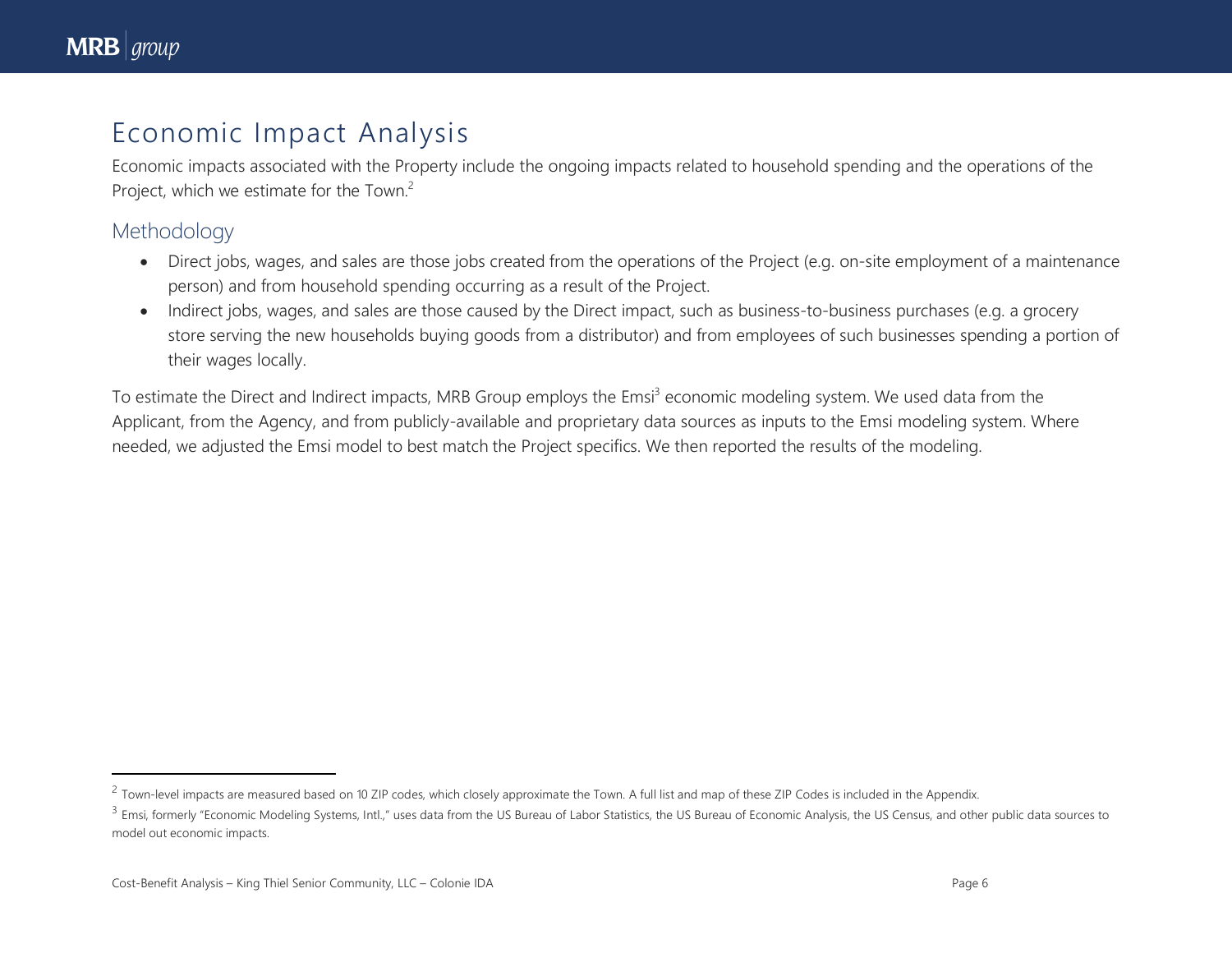$\overline{\phantom{a}}$ 

### Operation Phase

Operation phase impacts of the Project are considered at the Town level. In this case, we have used 10 local ZIP Codes, which are representative of the smallest unit of geography considered in our economic modeling system (see Appendix.)

Operation phase impacts come from the effects of household spending from the residents of the Property and the employment at the Site.

The Property includes 32, 1-bedroom units and 64, 2 bedroom units of age-restricted senior housing, for a total of 96 units. The Applicant has stated the Property has income restrictions of no more than \$60,000 per year for 1-bedroom units and \$75,000 per year for 2-bedroom units. As such, we include two distinct spending brackets to estimate total spending by residents of the Property. We have assumed that approximately 80% of this spending would occur in the Town of Colonie. Given 96 units and the spending profile and percentages shown, we estimate that a total of \$2.7 million of annual household spending would occur annually in the Town.

By matching the line items of household expenditures with corresponding industry codes in Emsi, we are able to assess the impact of annual household spending. <sup>4</sup> Our analysis reveals that annual household spending will result in an

|                                     | Annual per<br>HH Spend | % Spent<br>in Town | Units | <b>Total Spending</b> |
|-------------------------------------|------------------------|--------------------|-------|-----------------------|
| 1 - Bedroom Units                   |                        |                    |       |                       |
| Food                                | \$7,922                | 80%                | 32    | \$202,803             |
| Household Furnishings and Equipment | \$3,152                | 80%                | 32    | \$80,691              |
| Apparel and Services                | \$1,801                | 80%                | 32    | \$46,106              |
| Transportation                      | \$8,972                | 80%                | 32    | \$229,683             |
| Healthcare                          | \$4,419                | 80%                | 32    | \$113,126             |
| Entertainment                       | \$2,204                | 80%                | 32    | \$56,422              |
| Education                           | \$1,014                | 80%                | 32    | \$25,958              |
| Personal Care Products and Services | \$732                  | 80%                | 32    | \$18,739              |
| Miscellaneous                       | \$1,116                | 80%                | 32    | \$28,570              |
| Other                               | \$484                  | 80%                | 32    | \$12,390              |
| 2 - Bedroom Units                   |                        |                    |       |                       |
| Food                                | \$9,460                | 80%                | 64    | \$484,352             |
| Household Furnishings and Equipment | \$1,987                | 80%                | 64    | \$101,734             |
| Apparel and Services                | \$1,954                | 80%                | 64    | \$100,045             |
| Transportation                      | \$11,086               | 80%                | 64    | \$567,603             |
| Healthcare                          | \$5,307                | 80%                | 64    | \$271,718             |
| Entertainment                       | \$3,516                | 80%                | 64    | \$180,019             |
| Education                           | \$1,680                | 80%                | 64    | \$86,016              |
| Personal Care Products and Services | \$844                  | 80%                | 64    | \$43,213              |
| Miscellaneous                       | \$849                  | 80%                | 64    | \$43,469              |
| Other                               | \$608                  | 80%                | 64    | \$31,130              |
| Total                               |                        |                    | 96    | \$2,723,789           |

Total New Annual Household Spending

Source: Consumer Expenditure Survey, U.S. Bureau of Labor Statistics, 2018-2019, "Table 3104. Northeastern region by income before taxes: Average annual expenditures and characteristics."

<sup>&</sup>lt;sup>4</sup> For example, for the "Food" line item, we applied half of the spending to the "Supermarkets and other grocery" store NAICS code (North American Industrial Classification System) and half to the "Full service restaurants" NAICS code.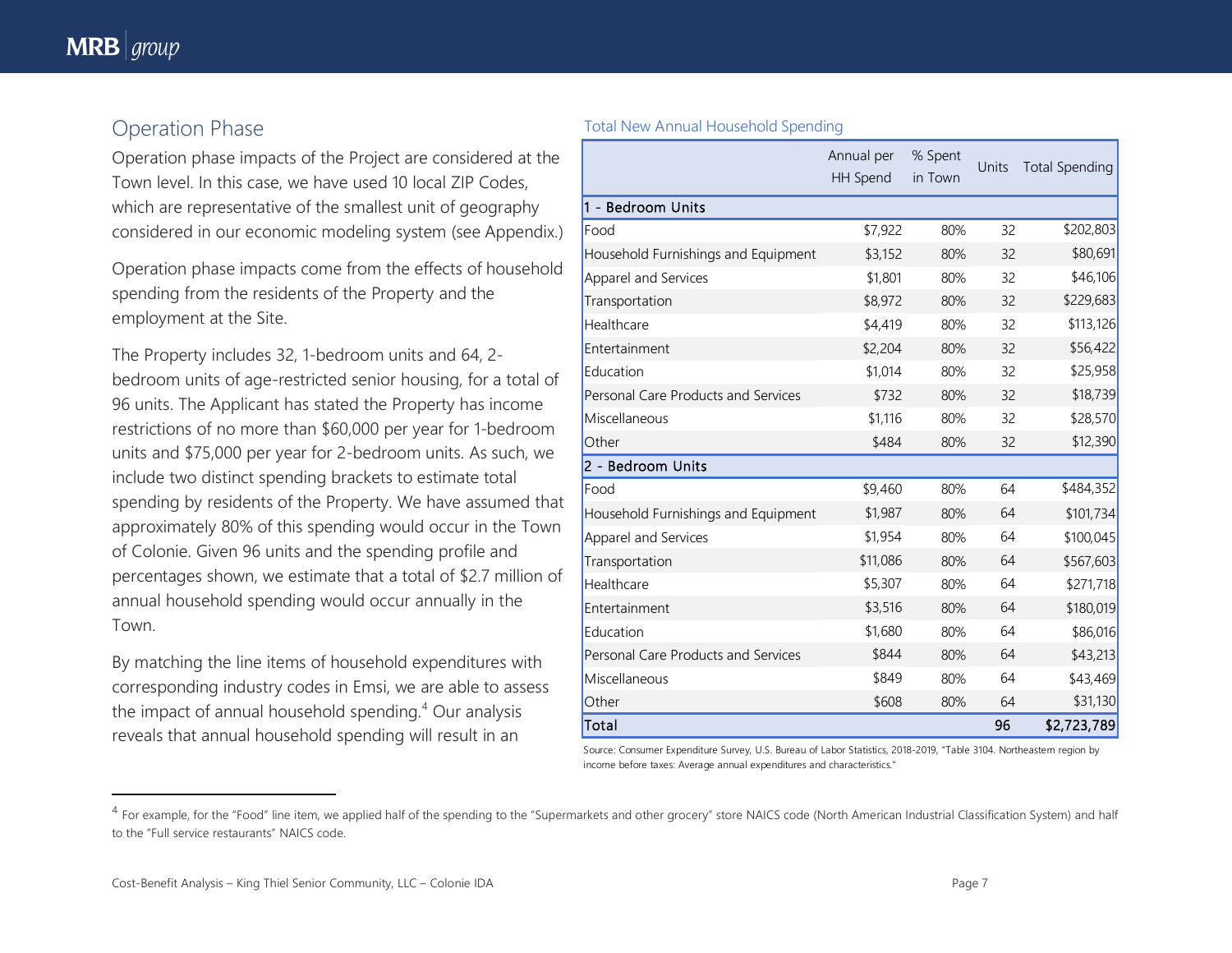estimated 27 new direct jobs and \$1.0 million in new earnings. Taken together with an estimate of indirect impacts, total household spending impacts include 32 jobs, \$1.4 million in earnings, and \$3.7 million in sales.

The Applicant also stated that the development would employ 3 full-time employees at the Site for management and maintenance. The wages paid to the full- and part-time employees have been stated as \$42,345 and \$35,700, respectively. In total, the Property accounts for \$113,745 in annual wages paid to the 3 employees. According to Emsi, these wages correspond to sales of \$379,161. Together with a small amount of Indirect impacts, total impacts of management and maintenance would be 5 jobs, \$186,376 in earnings, and \$577,711 in sales.

By aggregating the impact of annual household spending and operations of the facility, we see the combined impact displayed in the table to the right. As shown, we anticipate that the Town will benefit from 38 jobs, \$1.6 million in earnings, and \$4.3 million in sales on an annual basis.

#### Economic Impact, Annual Household Spending

|              | <b>Direct</b> | Indirect  | Total       |
|--------------|---------------|-----------|-------------|
| Jobs         | 27            |           | 32          |
| Earnings     | \$1,021,002   | \$355,962 | \$1,376,964 |
| <b>Sales</b> | \$2,723,789   | \$951,210 | \$3,674,998 |

Source: Emsi, MRB

#### Economic Impact, Operations and Maintenance of Project

|          | Direct    | Indirect  | Total     |
|----------|-----------|-----------|-----------|
| Jobs     |           |           |           |
| Earnings | \$113,745 | \$72,634  | \$186,379 |
| Sales    | \$379,161 | \$198,550 | \$577,711 |

Source: Emsi, MRB

#### Economic Impact, Combined Annual Impact

|          | Direct      | Indirect    | Total       |
|----------|-------------|-------------|-------------|
| Jobs     | 30          | ŏ           | 38          |
| Earnings | \$1,134,747 | \$428,596   | \$1,563,343 |
| Sales    | \$3,102,949 | \$1,149,759 | \$4,252,709 |

Source: Emsi, MRB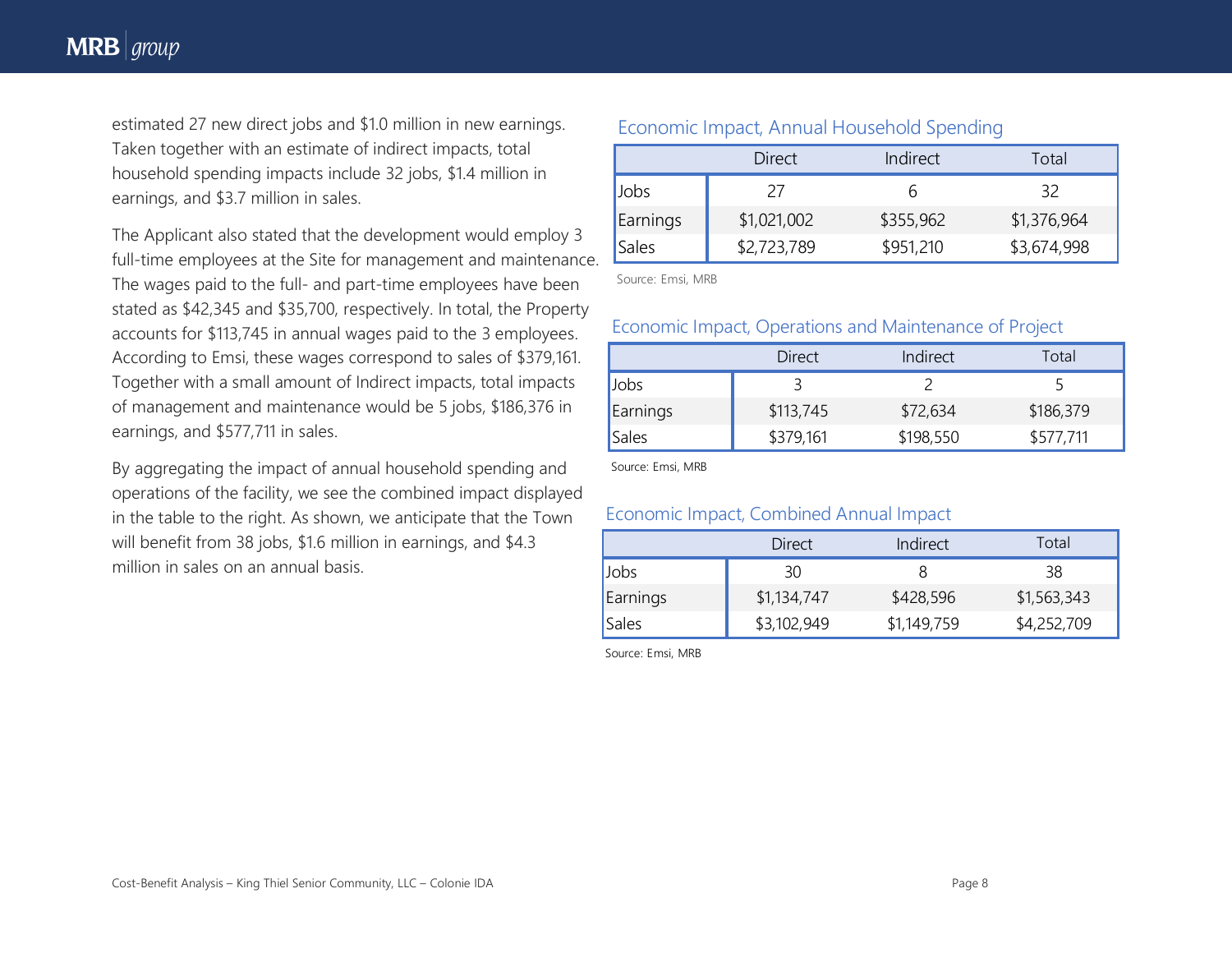# Fiscal Impact Analysis

Extending the life of the PILOT agreement would also have fiscal impacts in terms of tax revenues and the cost of tax exemptions, described below.

### Property Tax Revenue

The Applicant provided the terms of the current PILOT agreement through the year 2047. The Requested PILOT would essentially extend the Current PILOT an additional 10 years, through the year 2057, with a 1% annual escalation in the amount of PILOT payments.

As shown in the table, we estimate the taxes on the Site to be \$916,602, over the life of the requested 10-year PILOT. We also estimate the fiscal cost of the Project, in terms of 'Full Taxes' absent the extension, escalating 2% per year.

| Year | Extension<br>Year | PILOT     | <b>Full Taxes</b> | <b>Difference</b> |
|------|-------------------|-----------|-------------------|-------------------|
| 2048 | Year 1            | \$87,611  | \$372,955         | \$285,344         |
| 2049 | Year <sub>2</sub> | \$88,487  | \$380,414         | \$291,927         |
| 2050 | Year 3            | \$89,372  | \$388,022         | \$298,650         |
| 2051 | Year 4            | \$90,265  | \$395,783         | \$305,517         |
| 2052 | Year 5            | \$91,168  | \$403,698         | \$312,530         |
| 2053 | Year 6            | \$92,080  | \$411,772         | \$319,692         |
| 2054 | Year 7            | \$93,001  | \$420,008         | \$327,007         |
| 2055 | Year <sub>8</sub> | \$93,931  | \$428,408         | \$334,477         |
| 2056 | Year 9            | \$94,870  | \$436,976         | \$342,106         |
| 2057 | Year 10           | \$95,819  | \$445,715         | \$349,897         |
|      | <b>TOTAL</b>      | \$916,602 | \$4,083,750       | \$3,167,148       |

#### Property Tax Payment - Extension

Source: Applicant, MRB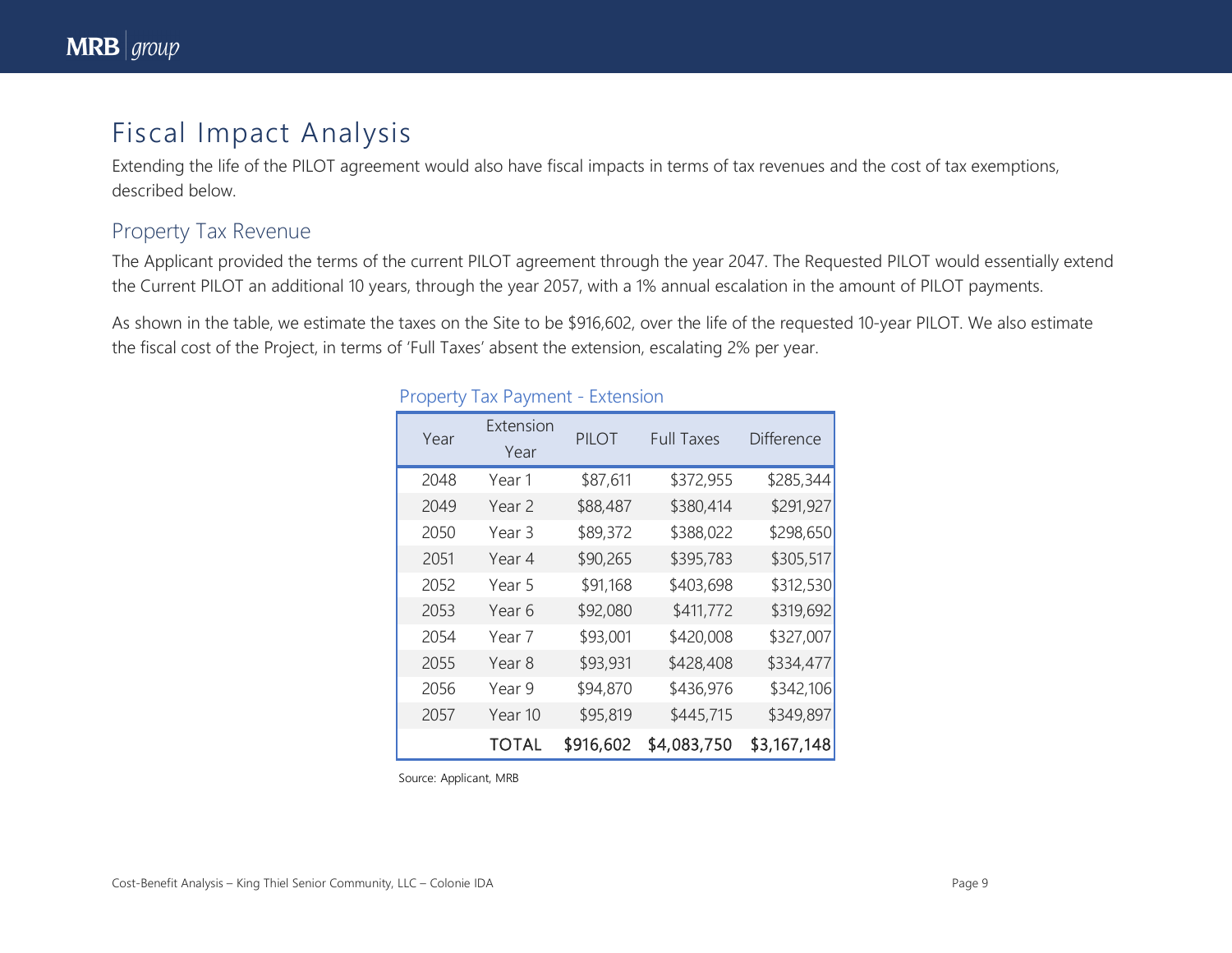$\overline{\phantom{a}}$ 

### Sales Tax Revenue, Operation Phase

In the previous section of this report, we estimated \$1.6 million in total earnings and \$2.7 million in new household spending occurring within the Town. Using the same methodology as above, we estimate the project will result in \$30,010 in annual sales tax revenue to the County. Over the 10-year life of the Requested PILOT, this totals \$328,600.

### New Sales Tax Distributions to Town

The County's sales tax revenues are distributed to its constituent cities and towns according to a set distribution formula<sup>5</sup> that is based on population. Therefore, to the extent that the Project increases the population of the Town, the Town would receive additional sales tax distributions from the County.

By using the population figure of 81,588 for the Town of Colonie from the 2010 US Census, we are able to estimate the anticipated population increase and subsequent sales tax distribution stemming from the Project. Under the assumption of 1.5 persons per household, the 96 housing units will have the capacity to support approximately 144 residents to the Town of Colonie, representative of an approximate 0.18% increase in population.

Noting that the Town has budgeted \$25.2 million in "sales and use tax" revenues in its 2021 budget, we are able to estimate the proportional increase in sales tax distributions, relative to the population increase. We estimate that the Project will lead to \$44,389 in new annual Town revenues from these sales tax distributions from the County. We estimate the new sales tax distribution to the Town will be \$443,894 over the 10-year life of the extension.

#### Sales Tax Revenue - Operation Phase

| Line                            | Value       |
|---------------------------------|-------------|
| <b>Total Earnings</b>           | \$1,563,343 |
| <b>Total Spending</b>           | \$2,723,789 |
| % Spent in County               | 70%         |
| \$ Spent in County              | \$3,000,992 |
| % Taxable                       | 25%         |
| \$Taxable                       | \$750,248   |
| County Sales Tax Rate           | 4.00%       |
| \$ County Sales Tax Revenue     | \$30,010    |
| Revenue Over 10 Year Extension* | \$300,099   |

Source: MRB \*Expressed in 2021 dollars.

#### New Sales Tax Distributions to Town

| Line                                     | Value        |
|------------------------------------------|--------------|
| Population (2010 Census)                 | 81,588       |
| <b>Retained Households</b>               | 96           |
| Persons per HH                           | 1.5          |
| New Persons                              | 144          |
| % Increase in Population                 | 0.17650%     |
| Sales Tax Distributions to Town (2021)   | \$25,150,320 |
| Increase in Distributions to Town (est.) | \$44,389     |
| Dist. Over 10 Year Extension*            | \$443,894    |

Source: Town 2021 Budget, US Census, MRB. \*2021 dollars

<sup>&</sup>lt;sup>5</sup> Of the overall 4.00% tax rate imposed by the County: "The County retains 60% and distributes 40% to the cities and towns on the basis of published decennial population figures." Source: "Local Government Sales Taxes in New York State: 2015 Update." New York State Comptroller, Division of Local Government and School Accountability, March 2015.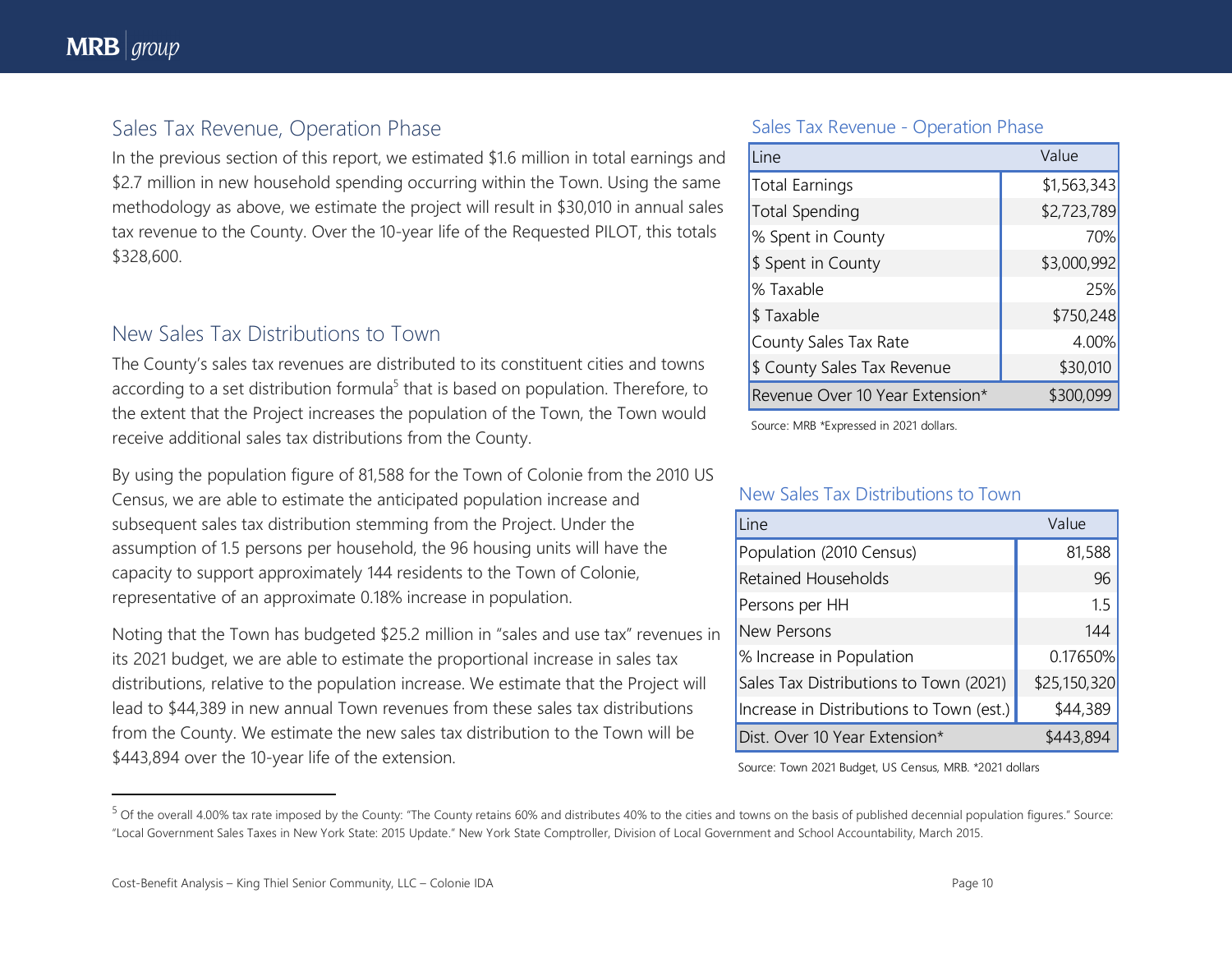# Cost of Exemptions

The Applicant has not requested an exemption from the sales and use tax at this time.

The Applicant is requesting a mortgage recording tax exemption valued at \$140,000 which also includes both state and county portions.

Over the 10-year extension period, we estimate the cost of the PILOT exemption will be \$3.2 million.

### Summary of Exemptions

|                                       | Total       |
|---------------------------------------|-------------|
| Cost of Sales Tax Exemption, One-Time |             |
| Mortgage Recording Tax Exemption      | \$140,000   |
| PILOT Exemption, 10 Year Extension    | \$3,167,148 |